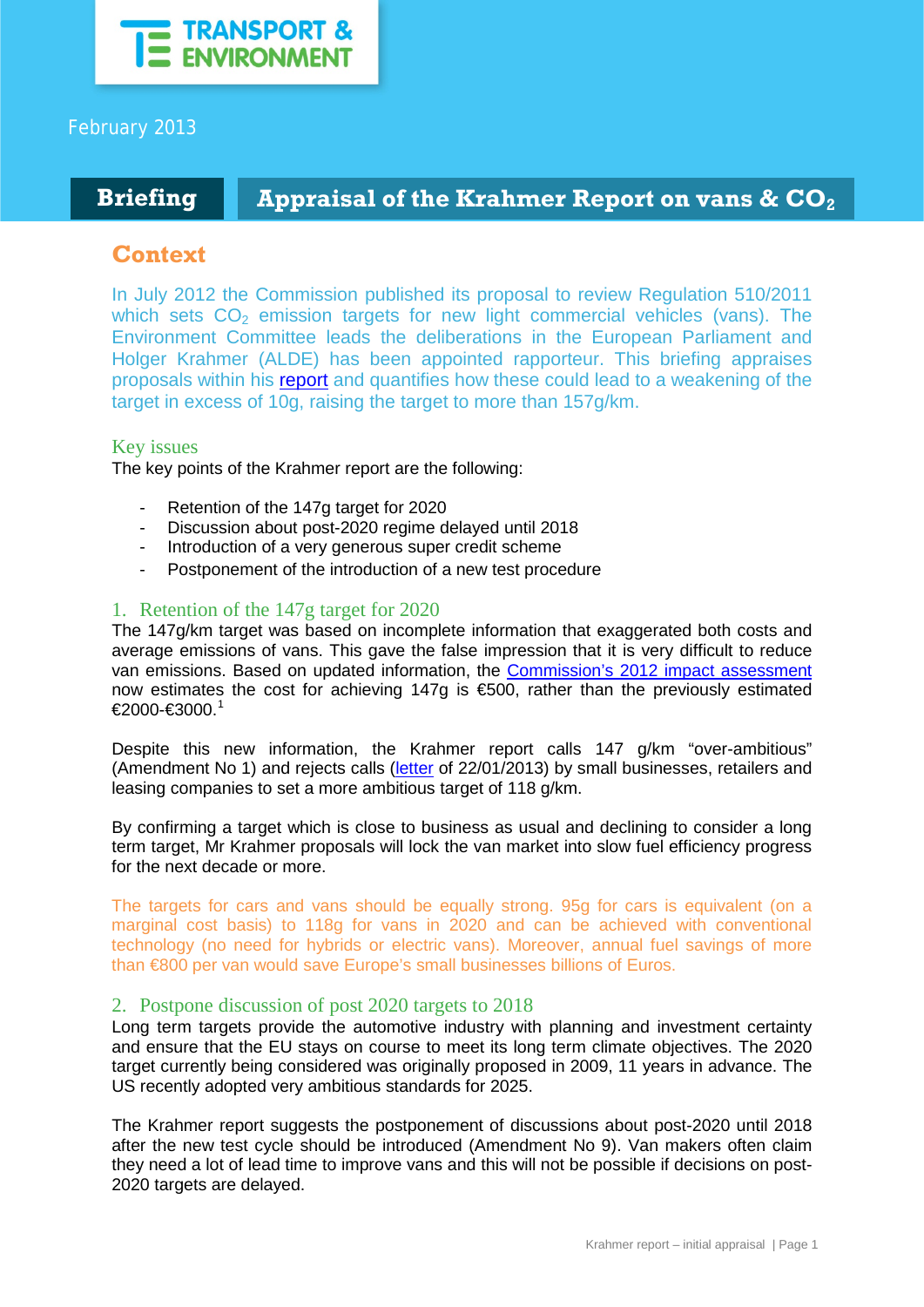The automotive industry demands regulatory certainty. Setting a 2025 target of below 100g now will encourage van-makers to invest in low carbon technologies fit for the future, creating jobs and export opportunities.

#### 3. Introduction of an excessive super credit scheme:

The Commission did not propose super-credits in its review as these would further weaken the [2](#page-2-1)020 target.<sup>2</sup> The Krahmer report however recommends reintroducing super credits with:

- 1. **Generous multipliers** of 2 from 2017 until 2024 for every one electric van sold the manufacturer will then be able to sell two vans with emissions of nearly 300g/km and still achieve its targets;
- 2. **A raised eligibililty threshold of 75g** potentially allowing supercredits to be earned for supplying efficient hybrid vans $3$  in addition to advanced technologies;
- 3. **Allowance to bank** credits earned before 2020 and use them until 2025 weakening the "paper" 1[4](#page-2-3)7g target or allowing it to be delayed<sup>4</sup>;

The combination of these elements has the potential to weaken the 2020 target by around 10g or even more. Indeed, the more effective the system is at promoting the sales of sub-75g vans, the more damage is done to the already very weak 2020 target.

Super-credits for vans should be rejected. Instead, super credits should be scrapped and [a](http://www.transportenvironment.org/publications/ultralow-carbon-vehicles-and-supercredits)   $flexible$  mandate<sup>5</sup> for ultralow carbon vehicles introduced. A [flexible mandate](http://www.transportenvironment.org/publications/ultralow-carbon-vehicles-and-supercredits) rewards manufacturers that sell more than 2% ultralow carbon vans, but requires an extra effort from manufacturers that do not. A flexible mandate encourages and rewards bigger market penetration of very efficient vehicles in a balanced, transparent and effective manner.

#### 4. Delaying the introduction of a new test procedure

The gap between real-world fuel economy and that measured in official tests is growing annually because van-makers are manipulating test results.<sup>[6](#page-2-5)</sup> For example, the aerodynamic and rolling resistance values used, are obtained by optimising the vehicles during the test in a way that would be impossible or dangerous in real driving conditions.

Such manipulation accounts for a significant part of the  $CO<sub>2</sub>$  emissions improvement measured in new vans between 2002 and 2010.[7](#page-2-6) Further flexibilities will continue to undermine the regulation and cheat businesses of fuel savings the official test results promise.

The Krahmer report opposes the early introduction of a new test cycle and procedures designed to ensure test results match real-world performance (Amendments No 2, 4, 5, 10). Instead it is proposed that the new and improved test cycle (WLTP) should be applied from 2014-2018 but for monitoring purposes only. The 2020 target would still be based on the current, flawed test cycle (NEDC). Krahmer proposes that no improvements may be made to the current test cycle until 2021.

A new and improved test cycle should be introduced by 2016 at the latest. Targets set by this Regulation should be translated to the new test cycle to ensure comparable stringency without rewarding current flexibilities. New procedures should be established to ensure that if future test results deviate from real-world performance, the test is updated.

Further information William Todts, T&E, Policy Officer [william.todts@transportenvironment.org](mailto:william.todts@transportenvironment.org) t. 0032 (0)2.893/08/54 - m. 0032 (0)495.79/95/05